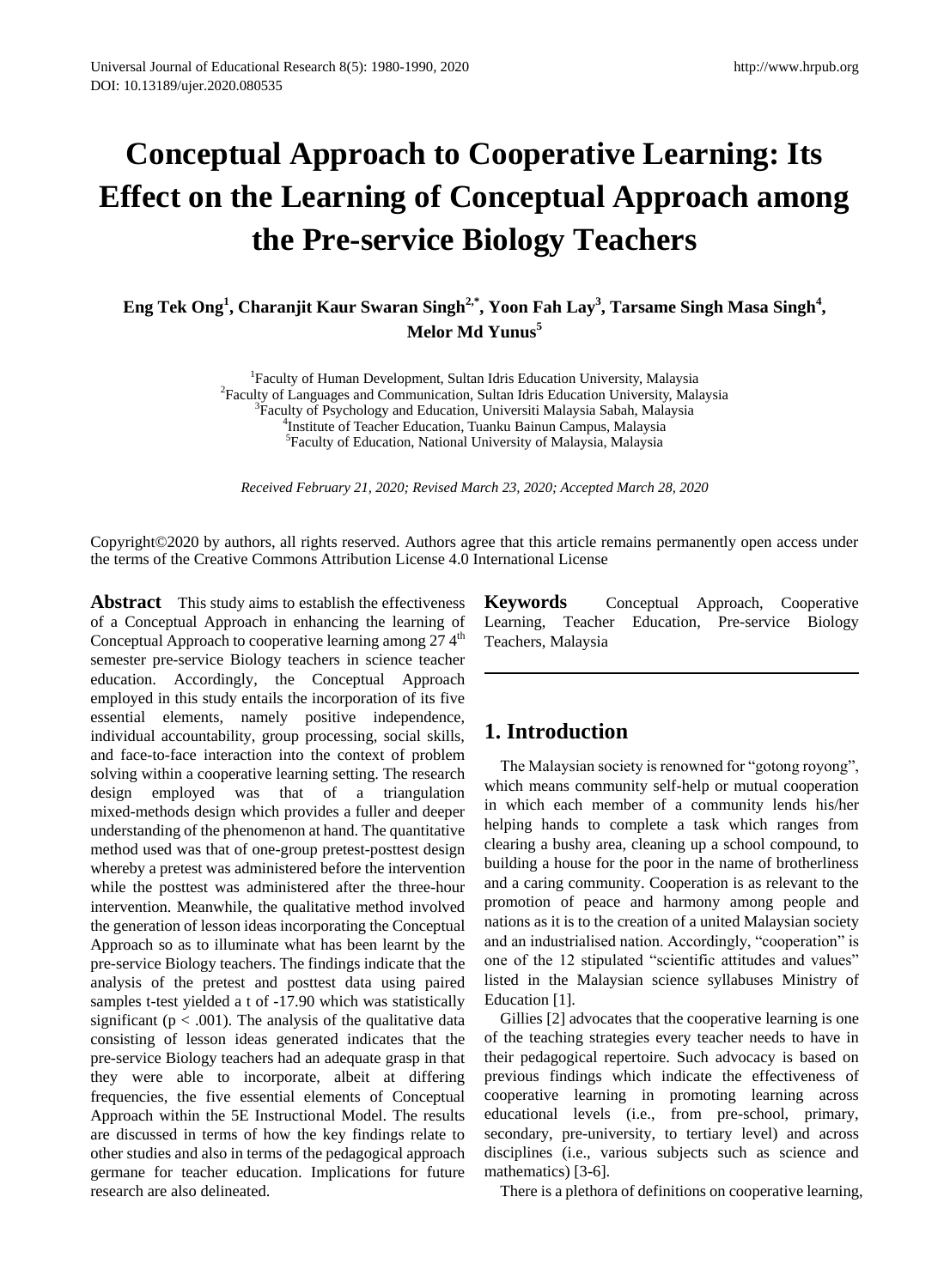and the definition provided by each proponent depends on his/her philosophical belief. Slavin [6] defines cooperative learning as "teaching methods in which students work together in small groups to help each other learn academic content. Mercer and Mercer [7] surmise that cooperative learning is a peer-mediated, instructional arrangement whereby "small groups or teams of students work together to achieve team success in a manner that promotes the students' responsibility for their own learning as well as the learning of others" (p. 35). Meanwhile, Johnson and Johnson [8] define cooperative learning as "the instructional use of small groups so that students work together to maximize their own and each other's learning" (p. 9). Jacobs, Power and Loh [9], by contrast, define cooperative learning as the "principles and techniques for helping students work together more effectively" (p. 1). Based on these definitions, it can be deduced that the defining characteristics of cooperative learning encompass but not are limited to the followings: teaching method and strategy, using of small groups or teams, helping each other, working together effectively, and mastering academic content.

There is a range of cooperative learning techniques which can be employed in the learning and facilitation of science to enhance students' understanding of the curriculum content. These cooperative learning techniques are generally subsumed under the umbrella of 3 major approaches, namely (1) The Conceptual Approach, (2) The Structural Approach, and (3) The Curricular Approach.

The Conceptual Approach or Circles of Learning, propounded by Johnson, Johnson, Holubec, and Roy [10] and was formerly known as Learning Together, is a five-element conceptually-based model which is not tied to any specific curriculum or subject area. The five elements, according to Putman [11] are: positive interdependence, individual accountability, face-to-face interaction, teaching of social skills, and group processing.

By contrast, the Structural Approach to cooperative learning, developed by Kagan [12] necessitates the use of a content-free structure which is defined as a way of organising social interaction in the classroom. Embodying all these content-free structures (i.e., RoundRobin, RallyRobin, RoundTable, RallyTable, Simultaneous Roundtable, and Timed-Pair-Share) are four basic principles: positive interdependence, individual accountability, equal participation, and simultaneous interaction.

Meanwhile, the Curricular Approach, which is also known as Student Team Learning variations was developed by Slavin [13]. Cooperative learning models subsumed under the Curricular Approach consists of Student Teams-Achievement Divisions or STAD [14,15], Teams-Games-Tournament or TGT [15,16], Jigsaw-II [15,17], Team Assisted Individualization or TAI [15,18], and Cooperative Integrated Reading and Composition or CIRC [15,19]. Embodying the successful implementation

of these student team learning methods are team rewards, individual accountability and equal opportunities for success. Teams can earn team rewards if they achieve the upfront agreed-upon criteria for success. Individual accountability requires that each individual in the team must be accountable for his/her learning and the learning of his/her teammates, ensuring that the team will be successful. Equal opportunities for success mean that each student has an equal opportunity to succeed and contribute to his/her team by improving on his/her previous performance [13-15].

The review of the literature indicates that there is a solid body of research, including over 800 studies conducted over 25 years which establishes that cooperative learning indeed benefits students in a number of ways, ranging from the academic or cognitive realms to the realms of personal and social development [6,8,20,21,22,23].

The review of the past literature on cooperative learning by approaches indicates that Curricular Approach which takes the form of student team learning methods such as STAD [24,25], Jigsaw-II [26,27], TGT [16,28,29,30] was found to be effective in enhancing learning and that the Structural Approach [31,32] was equally effective. Nevertheless, there is a scarcity of research on the effectiveness of Conceptual Approach. Such a scarcity could be due to the vagueness in terms of its actual classroom implementation, as there are no clear-cut steps like other cooperative learning methods. Hence there is need to concretise what Conceptual Approach entails for classroom implementation, particularly in pre-service teacher education and thereafter, to establish its effectiveness in pre-service teacher education. Accordingly, this research aims to answer the research questions: *What are the effects of a Conceptual Approach to cooperative learning on the learning of Conceptual Approach among the pre-service Biology teachers?* 

While a more detailed description of each of the above-mentioned cooperative learning methods within the Curricular Approach as well as the Structural Approach is available in the corresponding accompanied references, the following subsection gives a brief description on conceptual approach as it is the cooperative learning approach which was employed in this study.

# **2. Conceptual Approach to Cooperative Learning: A Review**

The first essential component for the Conceptual Approach is positive interdependence. When there is a positive interdependence, each member perceives that he/she can reach his/her learning goals if and only if the other members of his/her learning group also reach their goals [33-35]. Members of each group believe that they are linked with each other in the way one cannot succeed unless the other members in the group succeed (and vice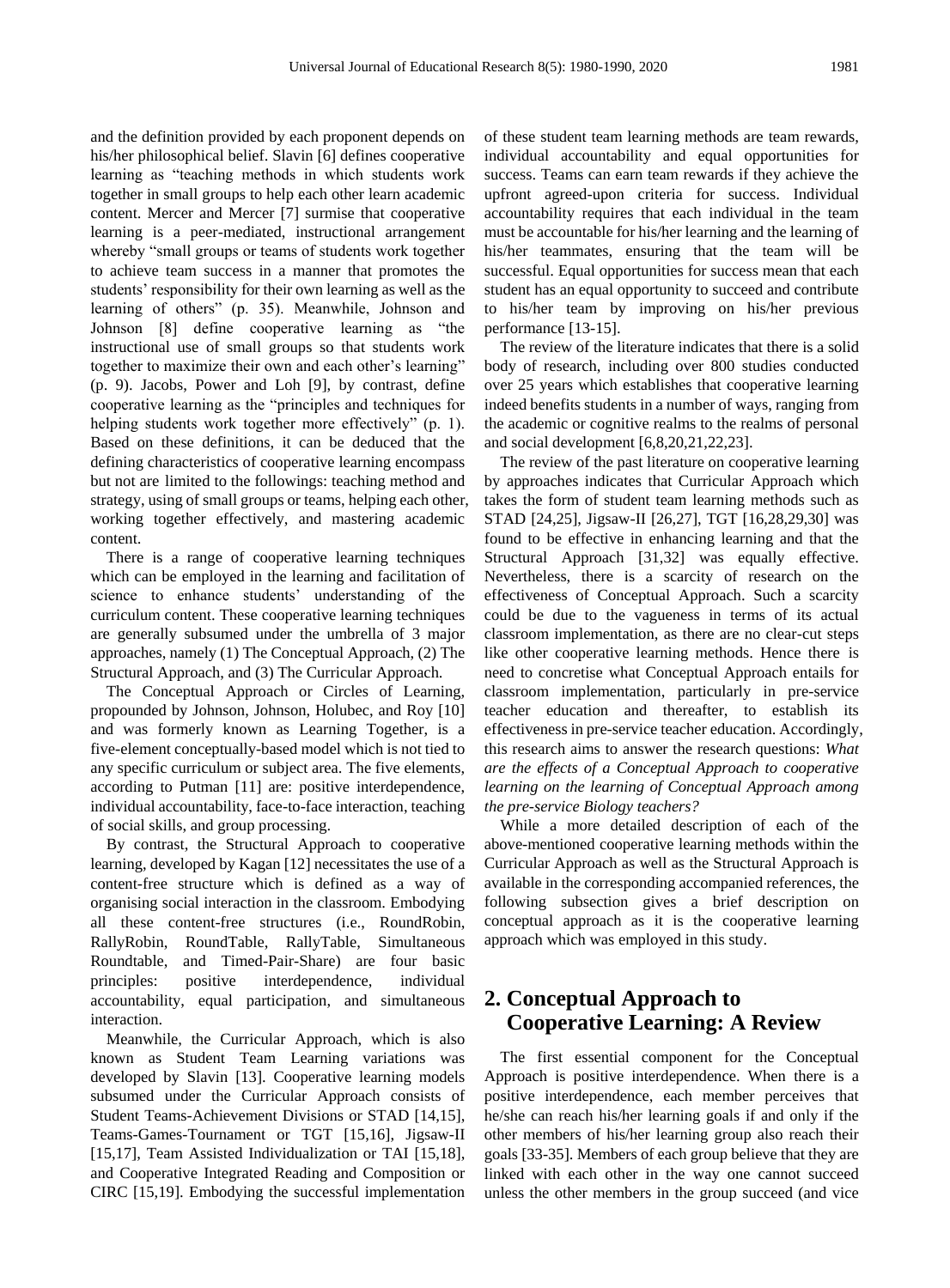versa), that is they "sink or swim together" (i.e., recognising all group members share a common fate). Group members are seen working together in ways that support one another's learning, striving for mutual benefit so that all group members benefit from each other's efforts (i.e., Your success benefits me and my success benefits you), realising that one's performance is mutually caused by oneself and one's group members (i.e., We cannot do it without you) and feeling proud and jointly celebrating when a group member is recognised and rewarded for achievement (i.e., You got an A! That is awesome).

There are many ways of structuring positive interdependence. For instance, positive goal interdependence is where each member completes a different part of the task, pooling their work into one final product when they are finished. In positive resource interdependence, group members share limited materials as opposed to a traditional group where every member has his/her resource and works independently within a group. According to Johnson and Johnson [34], resource positive interdependence is created by "giving each group one copy of the problem to be solved. All students work the problem on scratch paper and share their insights with each other" (p.4).

Positive role interdependence, on the other hand, is structured when each member is assigned a complementary and interconnected role. In a science lesson, to illustrate that, the following roles could be assigned. *Summarizer-checker* makes sure everyone in the group understands what is being learned; *researcher-runner* gets needed materials for the group and communicates with other learning groups and the teacher; *recorder* writes down the group's decisions and edits the group's report, *encourager* reinforces members' contributions, and *observer* keeps track of how well the group is collaborating.

The second component for Conceptual Approach is that of individual accountability which is realised when every group member is assessed and the feedback of his/her mastery of assigned materials (or result) on how each member is progressing is given back to the individual and the group so that other group members know whom to help and encourage. Every member has to learn and responsibly contribute to the work and success of the group. No free-rider student can hitchhike or thumb-ride or even "buy-out" of the group task and evade learning. Neither can there be any student taking control or monopolising the group task.

Telling group members that one of them will be called at random to answer or to share the group's view and having group members take individual test without group members' help at the end of a lesson are two of the many examples of structuring individual accountability. Johnson and Johnson [34] even suggest "giving an individual test to each student and randomly selecting one student's work to

represent the efforts of the entire group" (p.4) to be one of the common ways of structuring individual accountability.

The third component or element of the Conceptual Approach is social skills which is largely assumed or rather ignored in normal traditional group work. This third component entails explicit or deliberate teaching of social skills, engaging in appropriate behaviour and employing germane language structures. "Taking turns to speak", "asking for help and giving help", "praising", "saying please/thank you" and "disagreeing without criticising people" are just a few examples of possible social skills that can be taught to students within the context of a cooperative environment.

Johnson and Johnson [34] emphatically advocate the explicit teaching of social skills because groups cannot function effectively if students are lacking the social skills which include the leadership, decision-making, trust-building, communication and conflict-management skills. These social skills have to be explicitly taught just as purposefully and precisely as academic skills.

Teachers should not assume that students have the social skills necessary to cooperate with other students given the fact that students come from a wide range of family background and that one's development of social skills is the function of influence from one's peer groups and family upbringing. Instead, teachers should teach the missing or undeveloped social skills and/or review and reinforce the crucial social skills that students need to learn cooperatively. Essentially, in teaching social skills, Ong and Yeam [36] propose that the students need to understand

- i). why they are learning the skill;
- ii). what the skill is, conceptually and behaviourally;
- iii). ways the skill is practised; and
- iv). how well they have used the skill and how they can improve their use of the skill.

The fourth component in the Conceptual Approach is group processing where group members are given time regularly, though not necessarily in every session, to evaluate how well their respective groups have functioned or worked previously, reflect on their interaction and the use of social skills, and plan how the group can work better the next time. There are many ways of structuring group processing, and one of the ways is by asking students in each group to reflect or answer these two questions: (1) What has each member in my group done that was helpful for the group?; and (2) What can each member in my group do to make the group even better tomorrow or in the next lesson when we learn in our cooperative learning group? Alternatively, these two questions could also be asked: (1) How have I enjoyed working in the group; and (2) How can we work more effectively in future (or in subsequent cooperative learning)?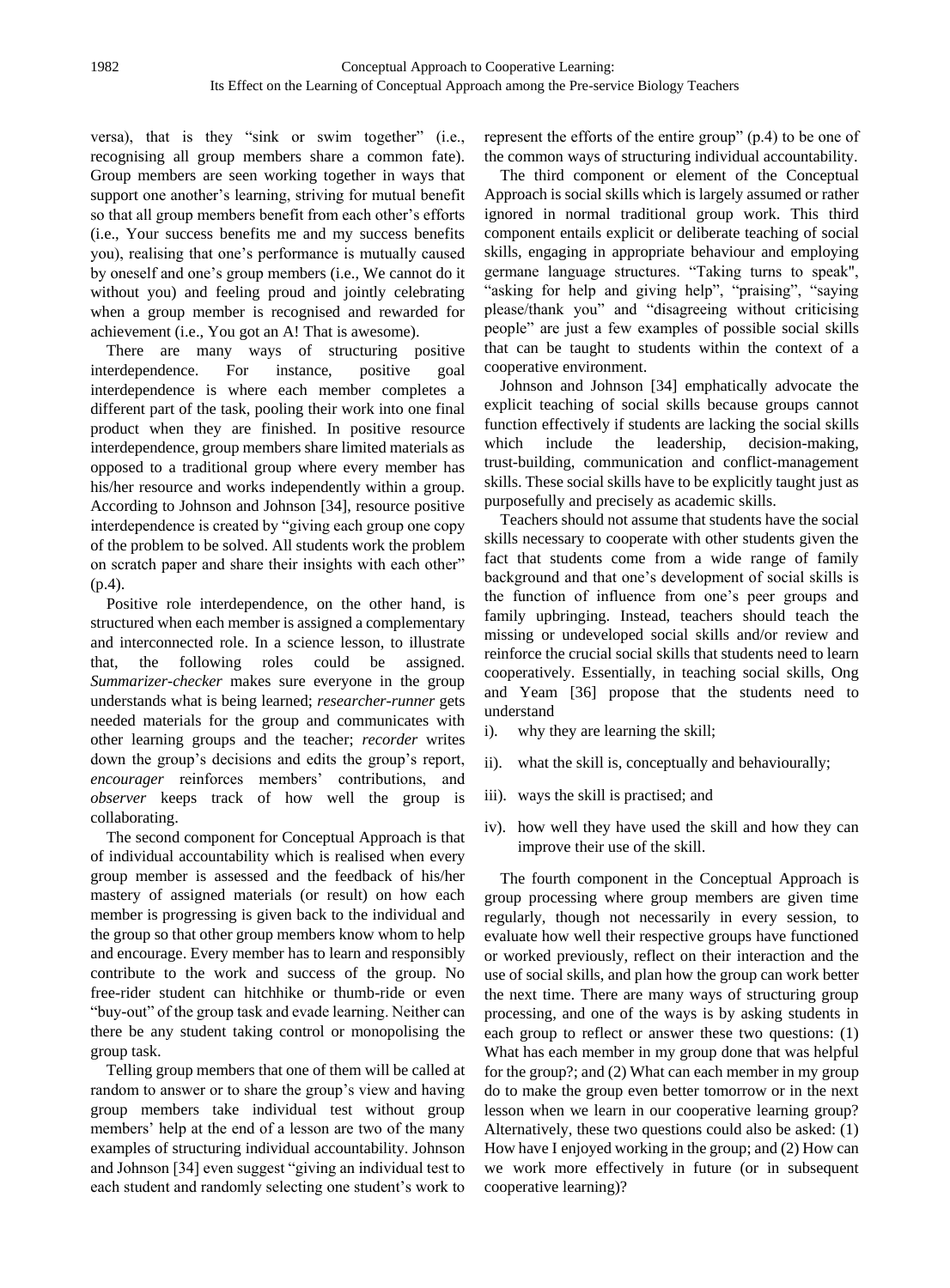Such group processing not only enables members of every group to focus and improve on group maintenance, but also ensures that each group member receives feedback on his/her participation and improves on his/her contribution to the learning. To facilitate successful group processing, teachers should (1) ensure group members understood the expectations and the purposes of group processing; (2) allow sufficient time for the group processing to take place, refraining from rushing through the processing; (3) maintain student involvement in the processing, ensuring the voices of every group member is heard and noted; (4) remind students to use their social skills (i.e., active/polite listening) while group members process; and (5) require each group to turn in a summary of their processing that is signed by all the group members.

Finally, the fifth component for the Conceptual Approach is face-to-face interaction or, face-to-face promotive interaction if you like, that allows or promotes students to be actively engaged, stimulating communication and sharing of ideas or resources. To foster such a sense of involvement, belonging and commitment, students sit in a cluster of 2-4 members in the manner that is termed as a knee-to-knee or eye-to-eye position. Students promote each other's learning by orally explaining to each other to solve the given problems, discussing with each other the concepts, skills and strategies being learned, teaching their knowledge and skills to each other, and explaining to each other the connections of prior learning and current learning. While interacting and asking questions of each other, students use each other's names, eye contact and appropriate body language. Such face-to-face mode of sitting and interaction results in higher incidence of answers, ideas or explanations being generated and put forward, which will then be examined, justified or even be discarded by group members.

## **3. Methodology**

#### **3.1. Research Design**

This study employed a mixed-methods design which, according to Creswell and Plano Clark [37], entails comparing, integrating, and interweaving quantitative and qualitative methods, thus providing a better understanding of the research problem and questions than either method by itself. More specifically, the triangulation mixed-methods design as depicted in Figure 1 was employed.

The triangulation of quantitative and qualitative data provides a fuller and deeper understanding of the phenomenon at hand -- in this case, the effect of the Conceptual Approach to cooperative learning on the learning of Conceptual Approach. Given the exploratory nature of this research (i.e., the novelty of carrying out such a research to determine the effect of the Conceptual Approach), the one-group pretest-posttest design was deemed appropriate. This design involved a single group that was pretested, exposed to a treatment and post-tested. While it is acknowledged that history and maturation were not controlled, the relatively short period of time (e.g., 3-hour intervention programme) would likely to ameliorate these threats to internal validity. To triangulate the quantitative data, qualitative responses in terms of written responses in the form of individual self-reflection and groups' science lesson ideas which incorporated the Conceptual Approach were gathered so as to illuminate what has been learnt by the participants.



Source: Creswell and Plano Clark [37]

**Figure 1.** Triangulation Mixed-Methods Design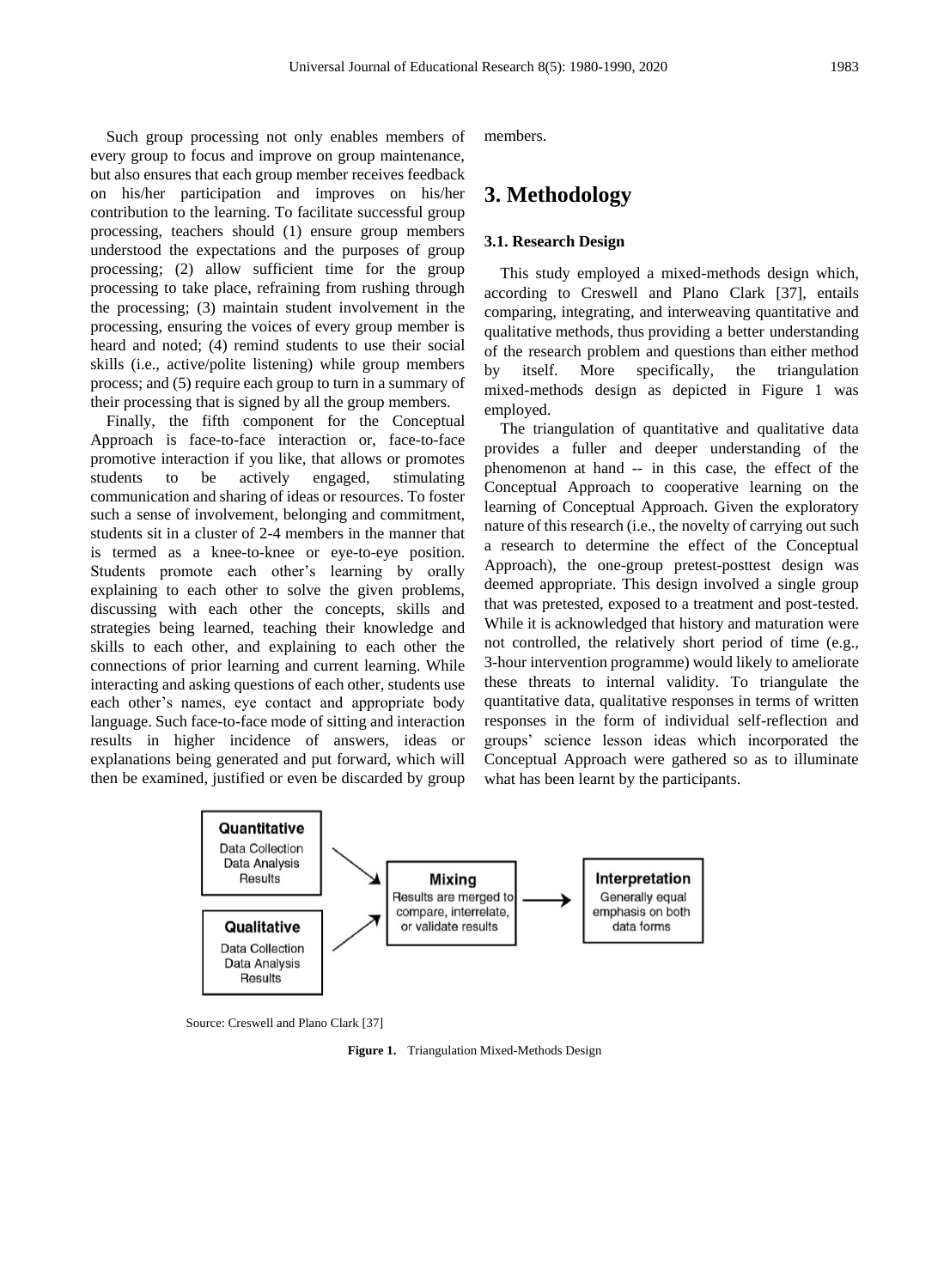### **3.2. Sampling**

The participants of this research comprised a total of 27 4<sup>th</sup>-semester pre-service Biology teachers (4 males and 23 females) at one higher institution. These pre-service teachers followed the course on "Teaching, Technology and Assessment 1", officially coded as KPD3016, which familiarizes them essentially to the various science teaching methods, the use of technology in the teaching and learning, and the various forms of classroom assessments.

### **3.3. Instrumentation**

The pretest and posttest developed by the researchers are basically the same 21-item test that aims to gauge the extent to which pre-service teachers possess the relevant knowledge about the Conceptual Approach. For example, a collective of items measures one's knowledge about (i) the three patterns of interaction (i.e., competitive, individualistic and cooperative), (ii) types of interdependence and each of their corresponding evaluation criterion, (iii) the five essential basic elements or components for Conceptual Approach, and (iv) the ability to match a situation to that of its corresponding basic component. Meanwhile, the internal consistency reliability of this pretest (as well as posttest), established by using Kuder-Richardson 20 (KR-20) with a sample of 13 pre-service teachers in another higher institution, was found to be at 0.81, indicating an acceptable level of internal reliability and achieving more than the minimum level of 0.70 recommended [38,39].

### **3.4. Data Gathering Procedures**

The 3-hour session on Conceptual Approach to cooperative learning was conducted at a microteaching room. Basically, the pre-service Biology teachers who acted as "students" followed through a simulation lesson on Conceptual Approach whereby they were asked to solve four problems in the problem-solving worksheet in their respective cooperative learning groups, each consisting of not more than four members. Prior to working in groups, students were assigned roles (i.e., structuring positive role interdependence) and were given 2 problem-solving worksheets in each group of four (i.e., structuring resource positive interdependence). Additionally, they were seated

in the knee-to-knee and eye-to-eye position (i.e., structuring face-to-face promotive interaction), and were explicitly taught to say "thank you" when help is received (i.e., structuring social skills).

Figure 2 depicts the enactment of positive interdependence and face-to-face interaction. Additionally, group members were told to make sure everyone in the group learns and be able to solve each of the problems because a group member would be called at random to represent his/her group in explaining to the class (i.e., structuring individual accountability). At the end of the session, each group was asked to reflect what went well during the cooperative learning and what could be improved (i.e., group processing). When the whole activity has been debriefed in terms of the elements of the Conceptual Approach, in their respective groups, the pre-service Biology teachers were asked to plan a lesson sequence/idea in Biology which incorporates the elements of the Conceptual Approach.



**Figure 2.** Positive Interdependence (i.e., Resource, Role) and Face-to-face Interaction (i.e., Seated in the knee-to-knee and eye-to-eye position)

# **4. Results**

### **4.1. Quantitative Analysis**

As shown in Table 1, the t-test for paired samples yielded a t of -17.90 which was statistically significant (p  $<$  .001) and a "high" effect size of  $+3.45$  that was educationally significant. The mean score obtained in the posttest (55.19) was statistically significantly higher than the mean score obtained for the pretest (0.00). Therefore, the posttest mean score for the group of 27 pre-service Biology teachers shows an appreciably higher degree of knowledge in Conceptual Approach than their pretest mean score.

**Table 1.** Results Obtained from t-test for Paired Samples

| Pretest              |      |           | Posttest |       |           |          |      |            |
|----------------------|------|-----------|----------|-------|-----------|----------|------|------------|
| N                    | Mean | <b>SD</b> | N        | Mean  | <b>SD</b> |          |      | $\Delta^*$ |
| $\blacksquare$<br>27 | 0.00 | 0.00      | 27       | 55.19 | 16.02     | $-17.90$ | .000 | $+3.45$    |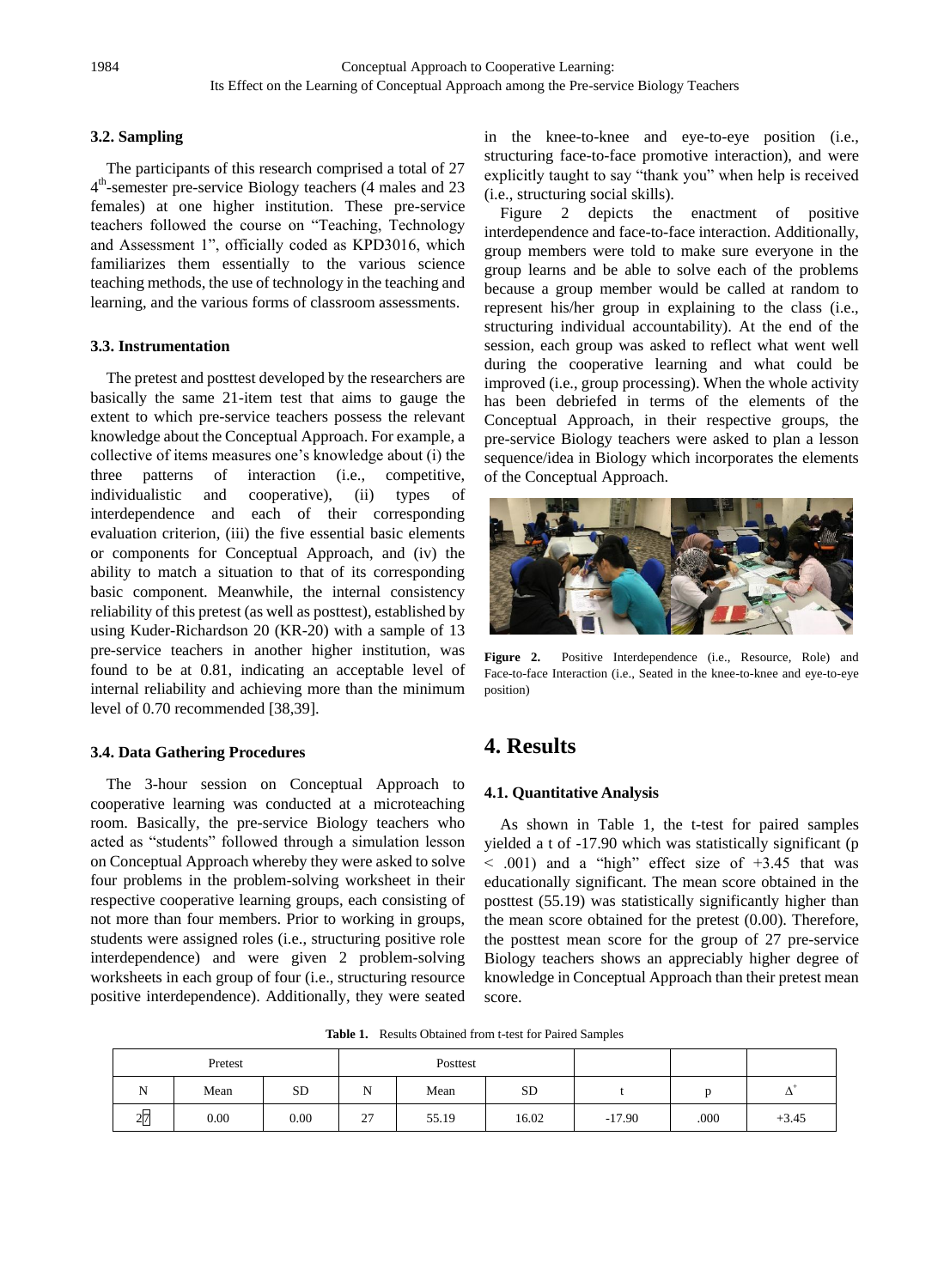#### **4.2. Qualitative Analysis**

As pointed out earlier, this research employs the triangulation mixed-methods design in which the quantitative data will be triangulated by the qualitative data. The results of the analysis of qualitative data are provided below.

The analysis of the prepared lesson ideas from all the cooperative learning groups indicates that the pre-service Biology teachers had an adequate grasp of the Conceptual Approach to cooperative learning. Because all the five essential elements, namely positive interdependence, individual accountability, group processing, explicit teaching of social skills, and face-to-face interaction were incorporated in their lesson ideas, although these lesson ideas differed in the ways in which these elements were incorporated. For instance, a group exemplifies positive interdependence by means of sharing resources such as worksheets (i.e., resource positive interdependence) while another group structures positive interdependence by

means of assigning roles to the group members (i.e., role positive interdependence). Yet another group exemplifies a combination of resource as well as role positive interdependence.

In exemplifying the qualitative analysis, the lesson idea from a group consisting of 4 members (i.e., Amira, Nazihan, Suzica and Shazrizal) is used for discussion. Its content coverage of a biological concept on the structure of a plasma membrane according to the prescribed Curriculum Specification for Biology Form 4 by Curriculum Development Division [40] is shown in Table 2. Meanwhile, Table 3 summarises a typical lesson idea which shows the integration of the elements of the Conceptual Approach into the 5E's Instructional Model propounded by Bybee and Landes [41] which entails the phases of Engagement, Exploration, Explanation, Elaboration/Expansion, and Evaluation. Such an integration is prominently highlighted by underlining the elements in the "Remark" column which match with their corresponding teaching and learning activities.

**Table 2.** Curricular Content Coverage for Structure of a Plasma Membrane



6. Certain protein and lipid which have carbohydrate chains bound to their outer surfaces are known as glycoprotein and glycolipid respectively.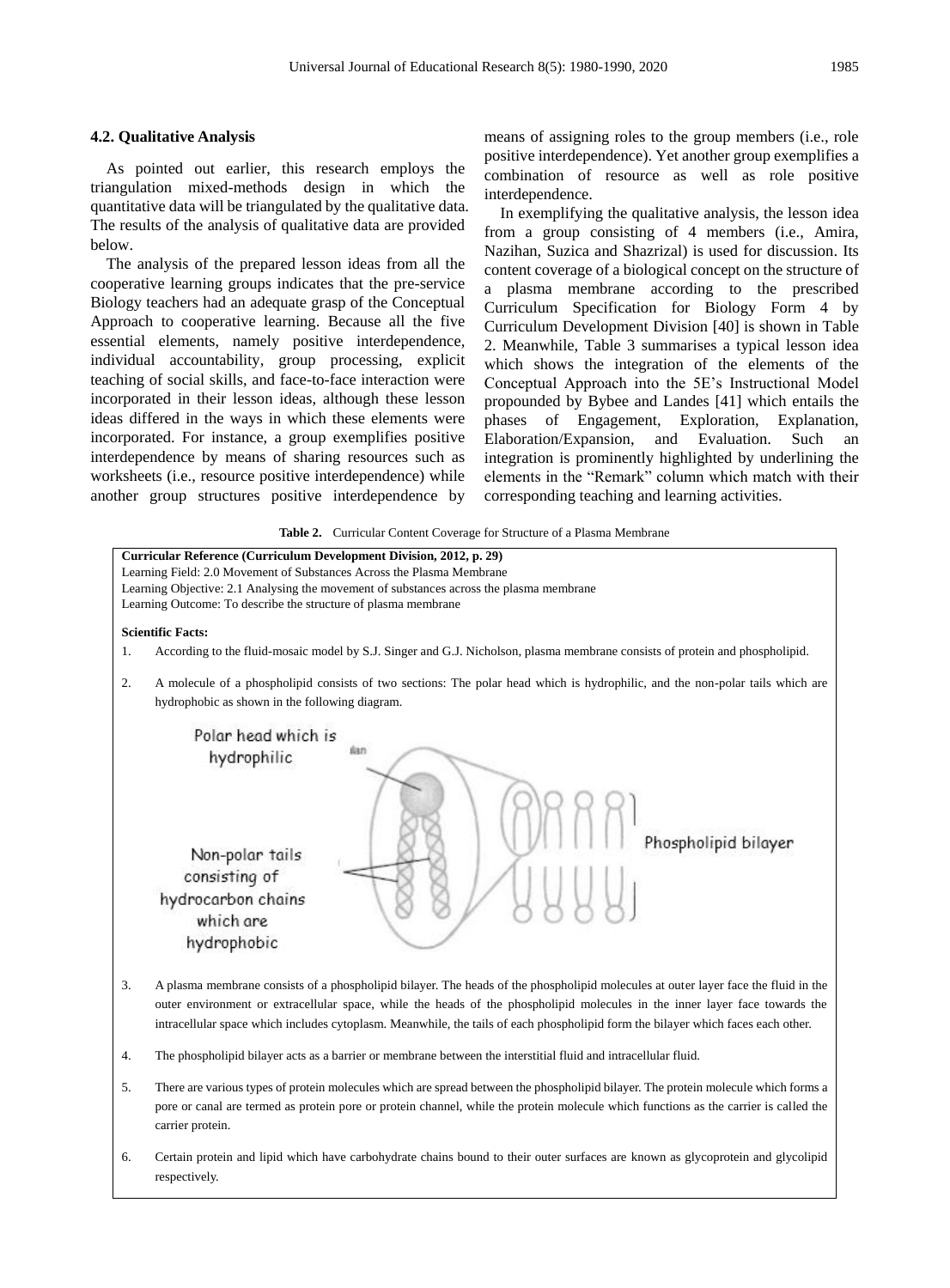7. Phospholipid bilayer also contains cholesterol which hold the fatty acids. Cholesterol stabilises and strengthens the plasma membrane, making it more flexible but less permeable to water-soluble materials such as ions. Without cholesterol, plasma membrane will be too fluid at body temperature and will probably break or decompose.

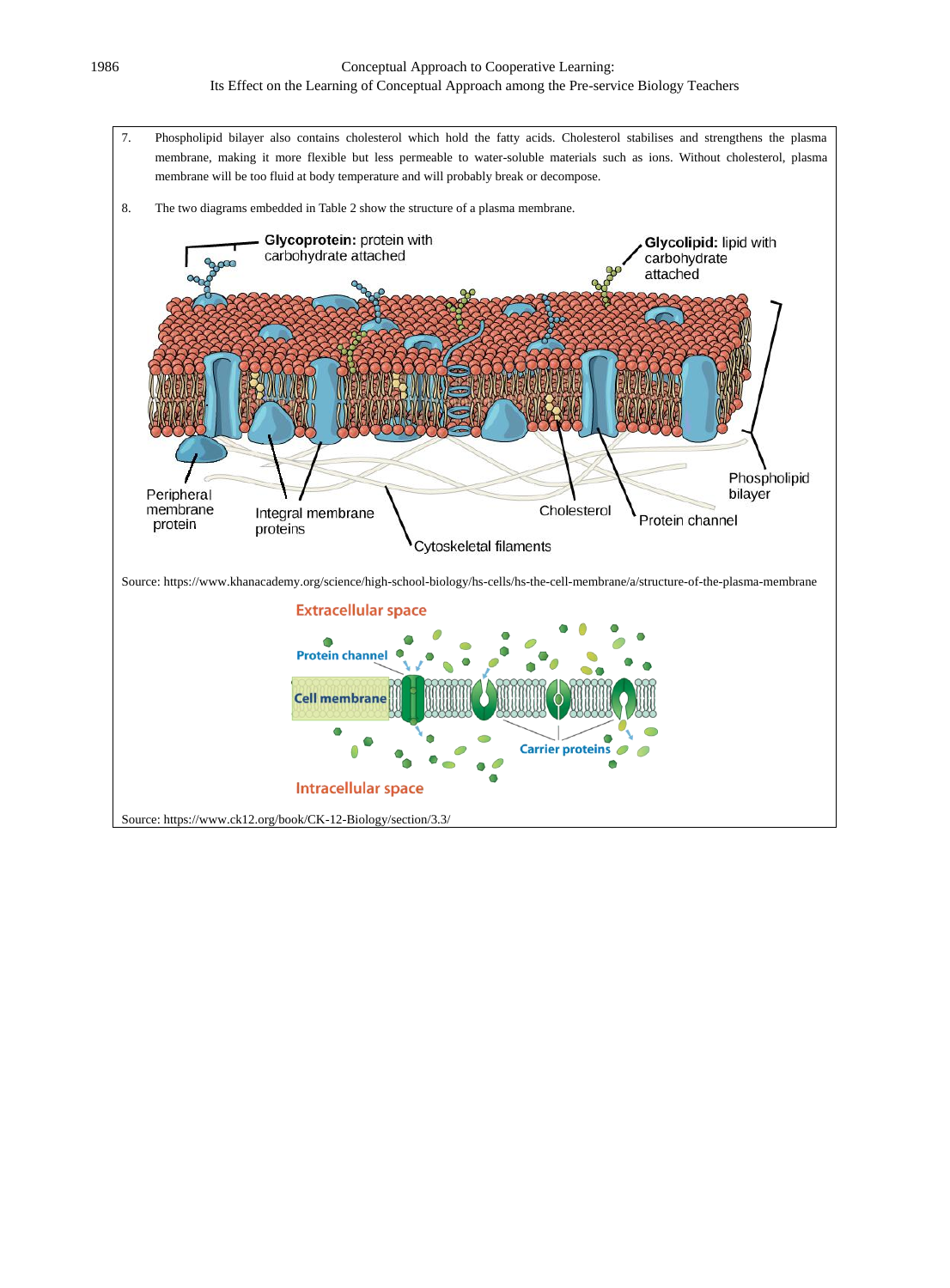| Phase                  | Teaching and Learning Activities                                                                                                                                                                                                                                                                                                                                                | Remark                                                                                                                              |  |  |
|------------------------|---------------------------------------------------------------------------------------------------------------------------------------------------------------------------------------------------------------------------------------------------------------------------------------------------------------------------------------------------------------------------------|-------------------------------------------------------------------------------------------------------------------------------------|--|--|
|                        | Teacher shows the movement of substances across a plasma membrane at the<br>following URL<br>https://www.youtube.com/watch?v=_VqL6Ppa8eg                                                                                                                                                                                                                                        |                                                                                                                                     |  |  |
| Engage                 | Based on the short video clip, students, in groups of four, are asked to draw the<br>structure of a plasma membrane and label the following parts:<br>Phospholipid bilayer<br>٠                                                                                                                                                                                                 | Face-to-face Interaction:<br>Students are seated around a table in an<br>eye-to-eye and knee-to-knee position.                      |  |  |
|                        | Carrier proteins                                                                                                                                                                                                                                                                                                                                                                |                                                                                                                                     |  |  |
|                        | Protein pores/channels<br>٠                                                                                                                                                                                                                                                                                                                                                     |                                                                                                                                     |  |  |
| Explore                | Students are asked to check their initial drawing of a plasma membrane against<br>the drawing provided in the textbook / Internet / other relevant resources.<br>Teacher reminds students that they have to make sure each member knows the<br>name of each part of a plasma membrane structure because a member would be<br>called at random to represent the group to answer. | Positive Interdependence:<br>The following roles are assigned:<br>Recorder<br>$i$ ).<br>ii).<br>Time keeper<br>Runner<br>iii).      |  |  |
|                        |                                                                                                                                                                                                                                                                                                                                                                                 | Encourager<br>$iv)$ .                                                                                                               |  |  |
|                        | In turn, one student from each of the groups is called to describe and to label the<br>following parts of and around the structure of a plasma membrane:<br>Phospholipid with polar head and non-polar tails<br>٠                                                                                                                                                               |                                                                                                                                     |  |  |
|                        | Phospholipid bilayer<br>٠                                                                                                                                                                                                                                                                                                                                                       |                                                                                                                                     |  |  |
|                        | Protein Channel<br>٠                                                                                                                                                                                                                                                                                                                                                            | Individual Accountability:<br>Anyone in a group would be called at<br>random.                                                       |  |  |
| Explain                | Carrier protein                                                                                                                                                                                                                                                                                                                                                                 |                                                                                                                                     |  |  |
|                        | Interstitial fluid<br>٠                                                                                                                                                                                                                                                                                                                                                         |                                                                                                                                     |  |  |
|                        | Intercellular fluid<br>٠                                                                                                                                                                                                                                                                                                                                                        |                                                                                                                                     |  |  |
|                        | Glycoprotein                                                                                                                                                                                                                                                                                                                                                                    |                                                                                                                                     |  |  |
|                        | Glycolipid                                                                                                                                                                                                                                                                                                                                                                      |                                                                                                                                     |  |  |
|                        | Teacher gathers all group members, merging them as a big group to perform a<br>role play. As they merge, teacher asks students to greet one another by saying,<br>"Hello, and good morning".                                                                                                                                                                                    | Social Skills:<br>Explicit teaching of greeting a friend.                                                                           |  |  |
|                        | Teacher assigns each student to one of the following pertinent roles with a<br>corresponding tag:<br>Protein channel/pore<br>٠                                                                                                                                                                                                                                                  |                                                                                                                                     |  |  |
| Expand or<br>Elaborate | Carrier Protein<br>$\bullet$                                                                                                                                                                                                                                                                                                                                                    | Positive Interdependence:<br>Each student is assigned a role in the                                                                 |  |  |
|                        | Phospholipid bilayer<br>٠                                                                                                                                                                                                                                                                                                                                                       | role-playing                                                                                                                        |  |  |
|                        | Molecules<br>٠                                                                                                                                                                                                                                                                                                                                                                  |                                                                                                                                     |  |  |
| Evaluate               | Teacher directs students to individually answer the questions posed in their<br>textbook on page 50. When everyone has answered the questions, teacher<br>checks the answer to each question by calling a student at random.                                                                                                                                                    | <b>Individual Accountability:</b><br>Students<br>individually<br>answer<br>the<br>questions.<br>Students are called upon at random. |  |  |
|                        | In their respective groups, students are asked to reflect on the question: What<br>went well in our group today, and what can be improved should we learn<br>together in the next lesson?                                                                                                                                                                                       | Group Processing:<br>Students make a reflection on what went<br>well and what could be improved.                                    |  |  |
|                        | At the end of the class, teacher encourages students to thank every member in<br>their respective groups.                                                                                                                                                                                                                                                                       | Social Skills:<br>Explicit teaching of saying "thank you".                                                                          |  |  |

**Table 3.** Integration of the elements of a Conceptual Approach into the 5E's Instructional Model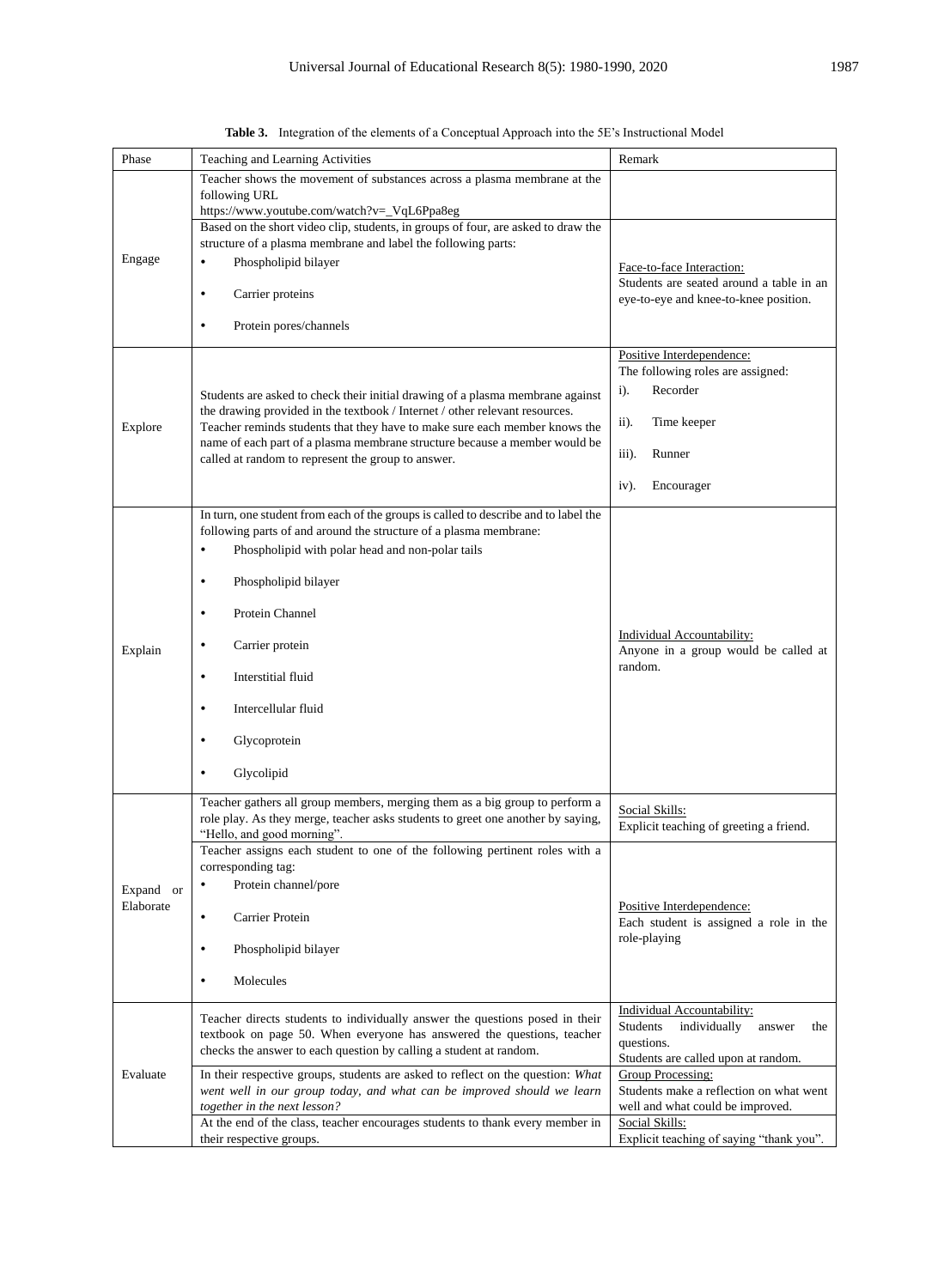# **5. Discussion**

This study uses the triangulation mixed-methods to gauge if the learning of Conceptual Approach among a group of 27 pre-service Biology teachers by means of Conceptual Approach to cooperative learning is indeed effective. The analysis of pretest and posttest data using paired samples t-test indicates that the attainment was markedly significant. Additionally, the triangulation from the analysis of qualitative data indicates that the pre-service Biology teachers were able to integrate the elements of the Conceptual Approach within their lesson plans, despite the fact that the lesson plans were basically the teaching sequence which followed the five phases of the 5E Instructional Model. In short, despite the limitations in sampling and intervention duration, the Conceptual Approach to cooperative learning has positively and significantly impacted on the knowledge on the use of Conceptual Approach to cooperative learning as evidenced in the findings from the analyses of quantitative as well as the qualitative data.

A literature search failed to locate any previous studies on the learning of Conceptual Approach by means of Conceptual Approach to cooperative learning in teacher education in general, and in Biology Education in particular. Accordingly, the findings of this study could not be directly compared. Hence, this explains the novelty and distinctiveness of this research project in terms of using Conceptual Approach as the pedagogical approach in learning about Conceptual Approach to cooperative learning.

The findings of this study were derived from the 4<sup>th</sup>-semester pre-service Biology teachers and there was no comparison group involved because of its limited generalizability. Further studies investigating similar impact of Conceptual Approach using a comparison group and a more representative sample at the University are recommended in order to examine the validity of such generalization.

While the lesson plans/ideas generated by the pre-service Biology teachers which integrated the essential elements of Conceptual Approach into the 5E Instructional Model seem to be interesting and pedagogically relevant, these lesson ideas have yet to be trialled and validated with students in an authentic, real-life school context to determine their effectiveness and for further adoption/adaptation by other school teachers. As such, it is strongly recommended that these lesson ideas could be trialled, validated and refined. By doing so, more research-based lesson plans could be added into the compendium of resources in Biology teaching for the benefits of the teachers and students.

Although this study was conducted with the pre-service teachers, it has an important implication for in-service professional development in terms of how it should be conducted to harness the effectiveness of in-service training. The way in which this study was conducted parallels the recommendation by Ong et al.[42] who strongly advocated for modelling the model where the facilitator should teach a particular teaching model through

the use of the model itself. Such a method is also promoted by Loughran and Berry[43] who maintained that participants would get a better grasp of the theoretical and practical aspects of a pedagogical model if the educator or facilitator were able to explicitly model that particular teaching or pedagogical model for their participants, "the thoughts and actions that underpin one's pedagogical approach" (p. 193). Modelling the model is akin to being actively engaged in the learning. Being actively engaged during an in-service professional development has clear support from previous research findings [43-45] in which it affects the positive impacts of professional development programs.

# **6. Conclusions**

This study which establishes the effectiveness of the use of Conceptual Approach to teach Conceptual Approach to cooperative learning in science teacher education among pre-service Biology teachers reveals one likely contributing factor in which the teaching of a particular pedagogical approach in teacher education should not be theoretical in nature. Instead, the teaching should be hands-on, that leads to minds-on which, taken as a whole, inculcates hearts-on – the love for such a pedagogical approach in addition to the knowledge of what and how such a pedagogical approach is enacted in the classroom. This resonates the advocacy by Ong et al.[42] in which the providence of each pedagogical approach, model, strategy or technique in teacher education "must be conducted in line with the practise-what-you-preach idiom and the maxim of modelling the practices that one expects of his/her pre-service teachers" (p. 397).

# **Acknowledgements**

We acknowledge with great appreciation the kind gesture of the Research Management and Innovation Centre (RMIC) of Sultan Idris Education University for providing us with the NRGS Action Research Project Grant (Coded: 2018-0199-106-82). This NRGS (Niche Research Grant Scheme) Action Research Project Grant subsumes under a wider research grant, namely the NRGS (Coded: 2014-0001-107-82-2) entitled "Developing and Validating a Teaching and Learning Framework for Preparing Quality Teachers for the Future", of which the funding comes from the Higher Education Department, Ministry of Education, Malaysia. Equally, we would like to express our gratitude to the participating pre-service Biology teachers for their willing consent to participate in this research.

## **REFERENCES**

[1] Ministry of Education. Secondary School Standard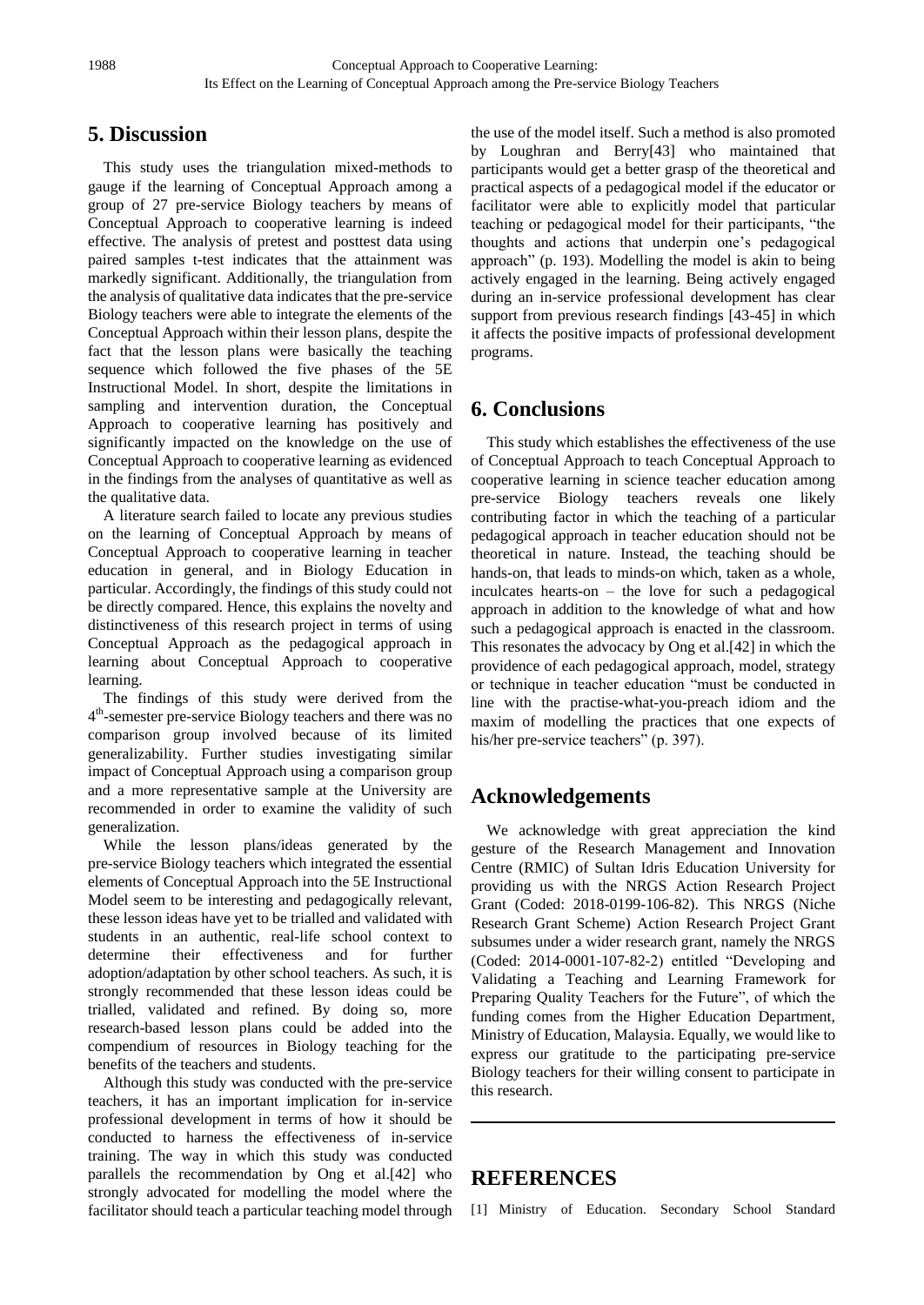Curriculum for Form 3 Science: Curriculum and Assessment Document Standard, Malaysian Ministry of Education, Putrajaya, 2017.

- [2] R. M. Gillies. (2016). Cooperative learning: Review of research and practice, Australian Journal of Teacher Education, Vol.41, No.3, 39-54, 2016.
- [3] D. Johnson, R. Johnson, C. Roseth, T. Shin. The relationship between motivation and achievement in interdependent situations, Journal of Applied Social Psychology, Vol.44, No.9, 622-633, 2014.
- [4] C. Roseth, D. Johnson, R. Johnson. Promoting early adolescents' achievement and peer relationships: The effects of ooperative, competitive, and individualistic goal structures, Psychological Bulletin, Vol.134, No.2*,* 223-246, 2008.
- [5] R. Slavin. 2013. Effective programmes in reading and mathematics: Evidence from the Best Evidence Encyclopaedia, School Effectiveness and School Improvement, Vol.24, No.4, 383-391, 2013.
- [6] R. Slavin. Cooperative learning and academic achievement: Why does groupwork work?, Anales De Psicologia*,* Vol.30, No.3, 785-791, 2014.
- [7] C. D. Mercer, A. R. Mercer. (1998). Teaching Students with Learning Problems  $(5<sup>th</sup>$  edn.), Prentice Hall, New Jersey, 1998.
- [8] D. W. Johnson, R. T. Johnson. Learning together and alone (5th ed.), Allyn & Bacon, Boston, 1999.
- [9] G. M. Jacobs, M. A. Power, M.A., W. I. Loh. (2002). The teacher's sourcebook for cooperative learning: Practical techniques, basic principles, and frequently asked questions, Corwin Press, California, 2002.
- [10] D. W. Johnson, R. T. Johnson, E. J. Holubec, D. Roy, D. (1984). Circles of Learning, Association for Supervision and Curriculum Development, Virginia, 1984.
- [11] J. Putman. Cooperative Learning and Strategies for Inclusion, Brookes, London, 1998.
- [12] S. Kagan. Cooperative learning. Kagan Cooperative Learning, California, 1992.
- [13] R. E. Slavin. Using Student Team Learning  $(3<sup>rd</sup>$  ed.), Johns Hopkins University, Maryland, 1986.
- [14] R. E. Slavin. R.E. Student teams and achievement divisions, Journal of Research and Development in Education, Vol.12, No.1, 39-49, 1978.
- [15] R. E. Slavin.. *Using Student Team Learning* (4<sup>th</sup>. ed.), Johns Hopkins University, Maryland, 1994.
- [16] D. L. DeVries, R. E. Slavin. Teams-Games-Tournament (TGT): Review of ten classroom experiments, Journal of Research and Development in Education, Vol.12, No.1, 28-38, 1978.
- [17] R. E. Slavin. Using student team learning, John Hopkins University, Maryland, 1980.
- [18] R. E. Slavin, M. B. Leavey, N. A. Madden. (1986). Team Accelerated Instruction: Mathematics. Charlesbridge, Massachusetts, 1986.
- [19] N. A. Madden, R. E. Slavin, R. J. Stevens. *Cooperative Integrated Reading and Composition: Teacher's Manual*. John Hopkins University, Baltimore, 1986.
- [20] D. W. Johnson, R. T. Johnson, R.T. Learning together and alone: Overview and meta- analysis, Asia Pacific Journal of Education, Vol.22, No.1, 95-105, 2002.
- [21] D. W. Johnson, G. Maruyama, R. T. Johnson, D. Nelson, L. Skon. Effects of cooperative, competitive, and individualistic goal structures on achievement: A meta-analysis, Psychological Bulletin, Vol.89, No.1, 47-62, 1981.
- [22] R. E. Slavin. Cooperative learning and student achievement, Educational Leadership, Vol.46, No.2, 31-33, 1988.
- [23] R. E. Slavin, C. Lake, P. Hanley, A. Thurston. Experimental evaluations of elementary science programs: A best-evidence synthesis, Journal of Research in Science Teaching, Vol.51, No.7, 870-901, 2014.
- [24] E. T. Ong, The effect of cooperative learning on the mathematics achievement of Form 4 students in a Malaysian secondary school, Journal of Science and Mathematics Education in Southeast Asia, Vol.22, No.2, 44-67, 1998.
- [25] B. Siti Maisarah, E. T. Ong, S. Mohd Zikri. (2018). The effectiveness of STAD (Student Teams-Achievement Division) cooperative learning method on the achievement of Islamic Religious Education, Paper presented at the 8<sup>th</sup> UPI-UPI International Conference, October 8, Grand Tjokro Hotel, Bandung, Indonesia, 2018.
- [26] W. Y. Chan, E. T. Ong, M. S. Sabri. M.S. The use of Jigsaw in primary science: What do year 5 children say about its influence on attitudes towards science?, Malaysian Journal of Science and Mathematics Education, Vol.6, No.2, 32-43, 2016.
- [27] E. T. Ong, C. Y. Yeo. The effectiveness of Jigsaw-II cooperative learning method on student chemistry achievement, interest, interaction level, and attitudes, Malaysian Journal of Science and Mathematics Education, Vol.1, No.1, 46- 61, 2011.
- [28] L. Juwita, N. P. W. Purnama Sari, Y. Septianingrum, Y. The effect of Team Game Tournament (TGT) cooperative learning method application towards learning motivation and achievement, Jurnal INJEC, Vol.2, No.2, 154-163, 2017.
- [29] H. Mudiyanto. Differences of effectiveness of cooperative learning model type Teams-Games-Tournament (TGT) and group working on learning result at elementary school, Journal of Elementary Education, Vol.1, No.1, 25-36, 2017.
- [30] A. Salam, A. Hossain, A. S. Rahman. (2015). Effects of using Teams Games Tournaments (TGT) cooperative technique for learning Mathematics in secondary schools of Bangladesh, Malaysian Online Journal of Educational Technology, Vol.3, No.3, 1-11, 2015.
- [31] E. T. Ong, S. C. Tan. The effectiveness of Numbered Heads Together on Biology achievement among undergraduates at Sultan Idris Education University, Jurnal Teknologi, Vol.53, No.1, 35-46, 2010.
- [32] S. C. Tan, E. T. Ong, P. E. S. Ong, The effectiveness of Numbered-Heads-Together cooperative learning method on Biology achievement among Form 4 students. Tempawan Jurnal Penyelidikan (Research Journal of Specialist Teachers' Education Institute), Vol.30, No.1, 24-33, 2013.
- [33] M. Deutch. Cooperation and trust. Some theoretical notes, In M.R. Jones (Ed.), Nebraska symposium on motivation (pp. 275-319), University of Nebraska Press, Nebraska, 1962.